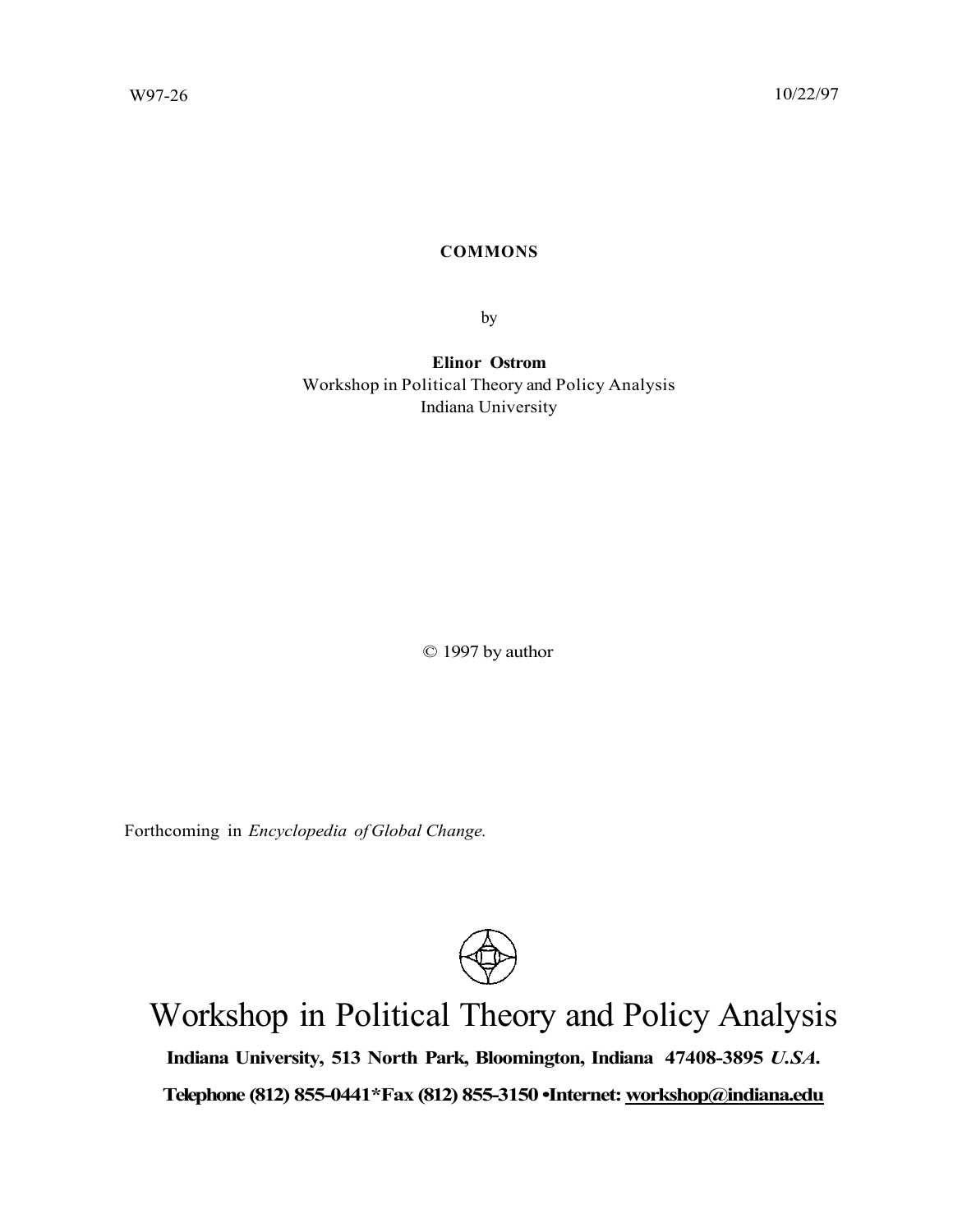## COMMONS

The "tragedy of the commons" has been a famous metaphor for problems related to commonpool resources ever since Garrett Hardin (1968) wrote his evocative article in <u>Science</u>. Commonpool resources (CPRs) are natural or human-made resources that share two attributes: (I) substantial difficulty (but not impossibility) of devising ways to exclude individuals from benefiting from these resources and (2) the subtractability of benefits consumed by one individual from those available to others (Ostrom, Gardner, and Walker, 1994: 6). CPRs share the first attribute with public goods and the second attribute with private goods.

Natural CPRs can range in size from global phenomena, such as the ocean's fisheries and migratory wildlife, to very small-scale local commons such as irrigation systems, small lakes, grazing lands, or inshore fisheries. Human-made CPRS may also range in size from the global (e.g., the Internet) to the local (a mainframe computerised by multiple researchers). A key distinction that needs to be made in understanding problems of governing and managing commons is between the resource system itself and the resource units such a system generates. The resource units of a CPR are finite and can thus be overused leading to many externalities including congestion, higher costs of production, and a change in the attributes of the resource units themselves. For a groundwater basin, the resource system is the physical aquifer that has the potential of storing up to a maximum amount of water. The resource units from a groundwater basin are the quantities of water that are withdrawn for household, agricultural, or industrial uses. Resource systems have their own characteristics as do the resource units. Resource systems vary in size, regularity, location, ease of access, and ease of monitoring. Resource units vary in quality, mobility, and predictability—and, of course, value.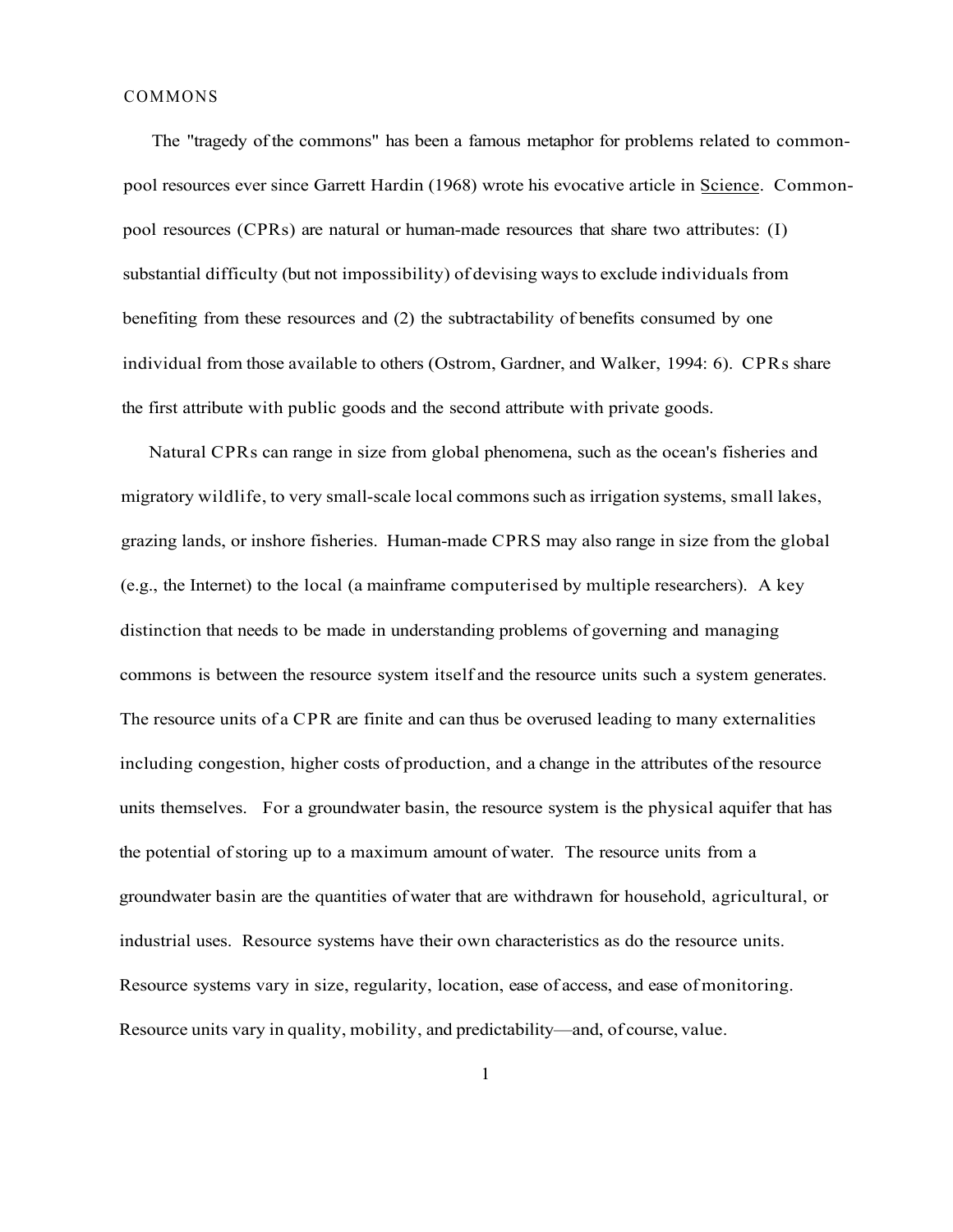Because CPRs face problems related to exclusion, potential beneficiaries from their construction, management, improvement, or conservation will be strongly tempted to free-ride on the efforts of others if they can. When a group of fishers agree to abide by a plan to share a conservatively estimated safe yield from a fishery, all of them benefit. They benefit from the preservation of their fishery over time, from the lowered cost of fishing, and from the increased quality of their catch. They all pay a short-term cost as well. The short-term cost is the immediate income foregone by following the agreed-upon conservative strategy in their fishing efforts. A fishing boat that did not agree to the limit, however, can benefit even more by harvesting at the same level they had in the past or even by increasing their harvest rate while others decreased their rates. Unless the fishers who agreed to the management plan find a way of excluding those who did not agree to the plan (as well as monitoring the efforts of those who agreed), the individuals who pay a short-term cost in order to receive long-term benefits may not be "suckered" into paying short-term costs and not receiving the long-term benefits. Thus, while solving the problems of exclusion is difficult, they are essential if any highly valued commons will be governed and managed effectively over the long-term.

Because CPRs face problems related to subtractability, users always face potential problems of congestion, higher production costs, and even destruction. These are the obvious problems that fishers who negotiate a management plan try to avoid. It is a much discussed problem for contemporary users of the Internet. Users at key times of the day find that they cannot get information rapidly because so many other users are also accessing the Internet and it has become very congested. Various plans to increase the capacity of the Internet, as well as regulating the amount of use through pricing or rationing, are under discussion.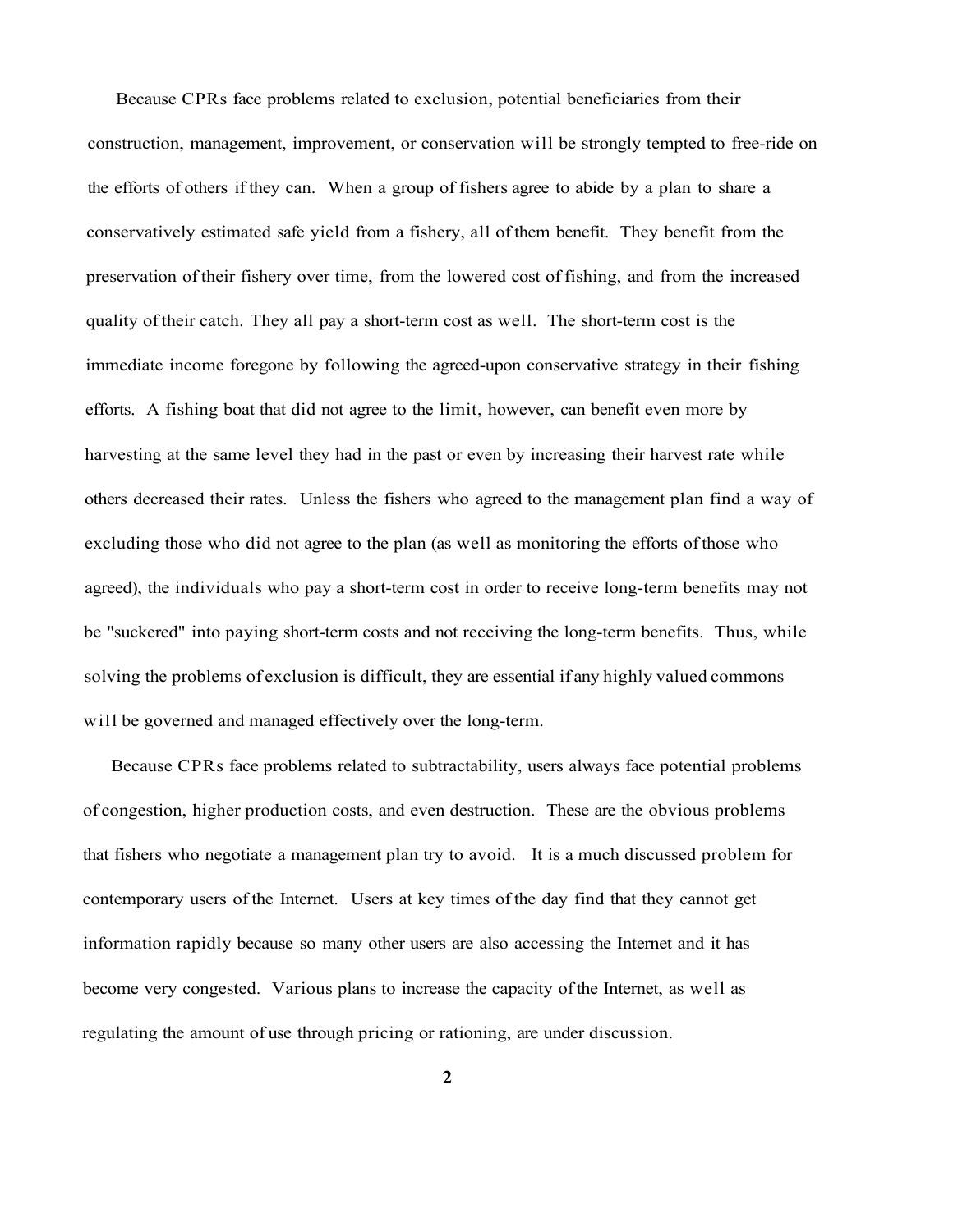In order to effectively govern and manage a CPR, some form of property-rights system must be developed. Property-rights systems can be thought of as a bundle of rights related to who can access the CPR, whether they can withdraw resource units and how much, who can invest in and manage the CPR, who has the right to exclude users, and what type of rights can be transferred to others under what circumstances (Schlager and Ostrom, 1992). When all of these rights are given to a private individual or private corporation, one has a private-property system. When all of these rights are held by a local, regional, or national government, one has a public propertyrights system. A common-property or communal-property system is involved when a private association of individuals or firms holds at least access, management, and exclusion rights even though they may not be able to alienate these rights to others. In many common-property systems, however, participants may sell their rights if other members of the association approve of the sale. Many CPRs exist without well-defined property-rights systems having been designed. The most severe problems of the commons exist for these "open access" regimes due both to problems of extreme free-riding and overuse.

Much contemporary policy analysis has presumed that either State ownership or private ownership are the only two alternative modes of effectively managing CPRs. Since a major study by a National Academy of Science Panel was conducted in the mid-1980s, however, common-property regimes of diverse kinds have been found to be as effective if not more than some State or private-property systems (Bromley et al., 1992; Feeny et. al, 1990). Careful studies of a large number of farmer-managed irrigation systems in Nepal, for example, have found that farmers are able to gain higher yields, use their irrigation systems for three seasons of the year, and have more equitable water distribution systems than government-owned systems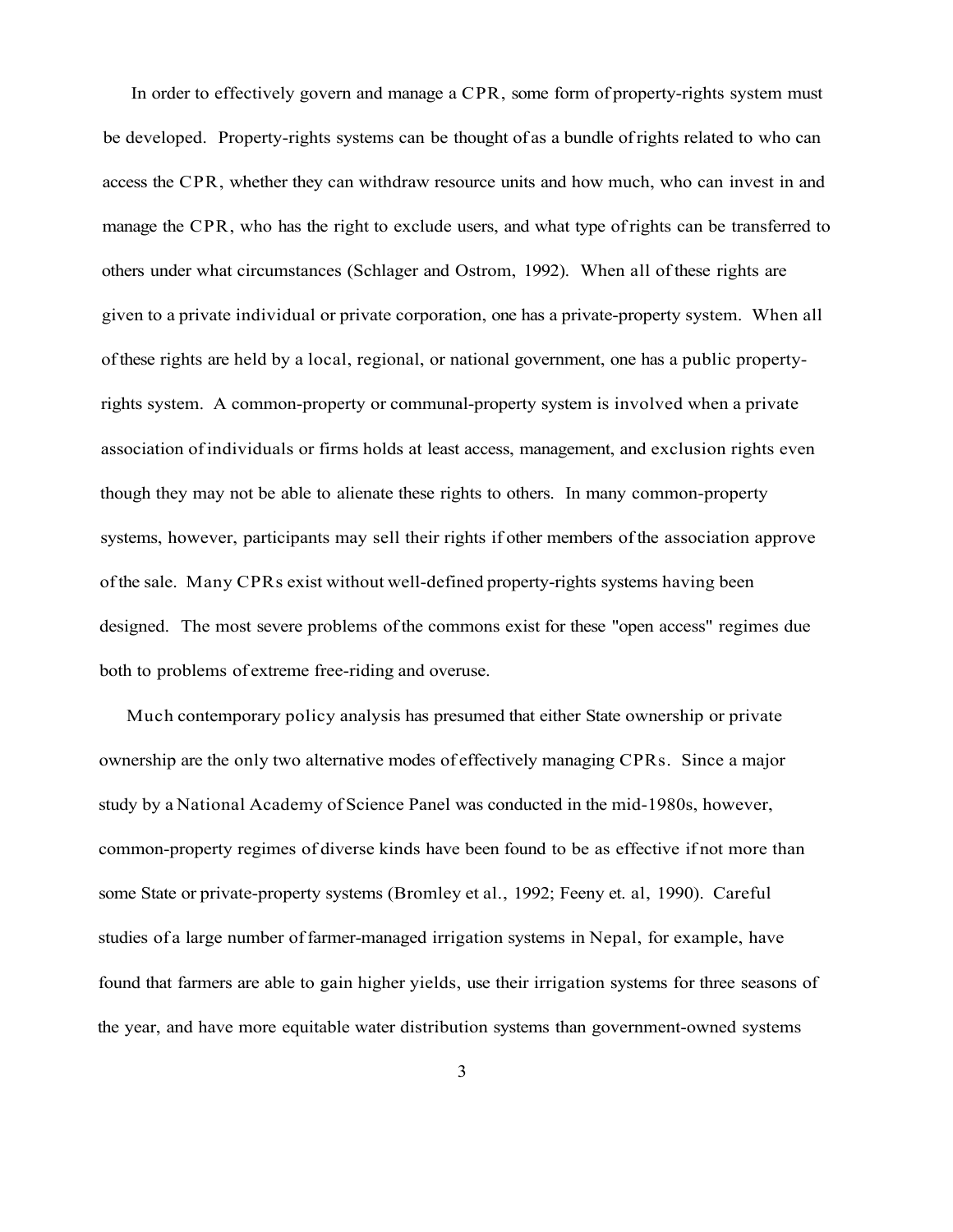(Lam, forthcoming). For global commons that cross national boundaries, state ownership is not even an option. Thus, various kinds of international regimes are essential ingredients of any effort to govern and manage a global commons (Keohane and Ostrom, 1995). Many regimes of all kinds, however, do fail to control access and regulate use so that severe problems of overuse and destruction have occurred.

In an effort to determine the attributes of successful CPR regimes, Ostrom (1990) identified eight design principles. Most successful, robust, long-lasting CPR regimes can be characterized by six or more of these principles. Failed and fragile CPR regimes do not use more than a few of them (Schweik, Adhikari, and Pandit, 1997; Morrow and Hull, 1996; Blomqvist, 1996). The particular rules used in effectively managed systems vary substantially. Consequently, it is not possible to develop a set of blueprints that can be used to guarantee successful management. The design principles are:

Design Principle 1—rules that clearly define who has rights to use a resource and the boundaries of that resource—ensures that users can clearly identify anyone who does not have rights and take action against them as well as identify the geographic span of the resource itself.

Design Principle 2 involves two parts. The first is a congruence between the rules that assign benefits and the rules that assign costs so that participants consider the rules to be fair. The second part of this design principle is that both types of rules be well-matched to local conditions such as soils, slope, number of diversions, crops being grown, etc.

Design Principle 3 is concerned with the collective-choice arrangements used to modify the operational rules used to manage a resource. If most users are involved in modifying these rules over time, the information about the benefits and costs as perceived by different participants is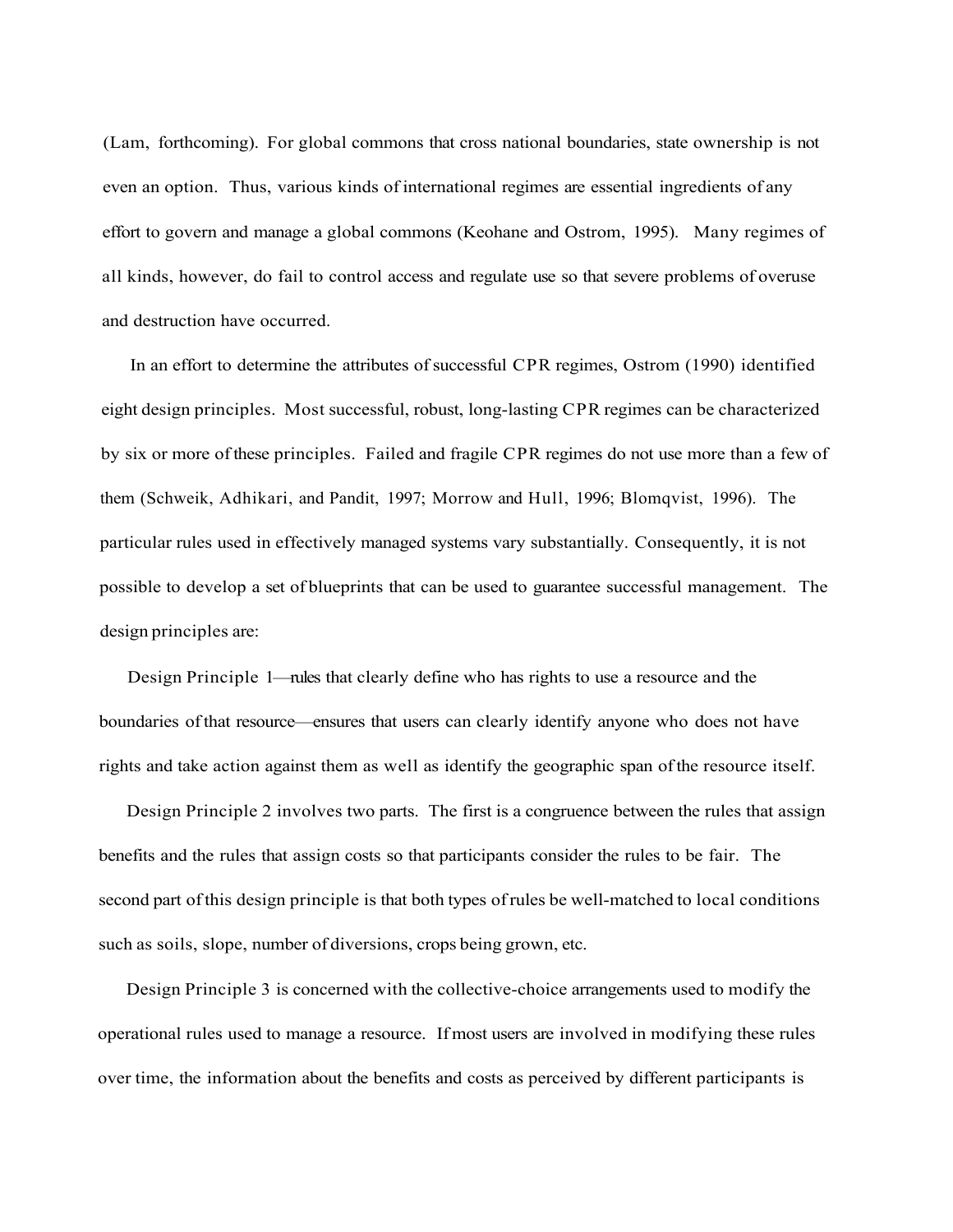more fully taken into account in these efforts to adapt to new conditions and information over time. And, if technological change brings new conditions, participants are able to adjust their rules so as to keep up with new opportunities or new threats.

No matter how high the level of agreement to an initial agreement is, there are always conditions that tempt some individuals to cheat (even when they perceive the overall benefits of the system to be higher than the costs). Without effective monitoring of rule conformance—Design Principle 4—few systems are able to function well at all.

Design Principle 5 focuses on the use of graduated sanctions. The important thing about a sanction for a user who has succumbed to temptation is that their action is noticed and that a punishment is meted out. This tells everyone that cheating on rules is noticed and punished without making all rule infractions into major criminal events. If someone breaks the rules repeatedly and is noticed doing so, the rule breaker eventually faces a severe penalty or expulsion from the set of authorized users.

While rules are always assumed to be clear and unambiguous in theoretical work, this is rarely the case in field settings. Design Principle 6 is the provision of fair, low-cost conflict resolution arenas so that the natural conflicts that occur can be resolved rapidly and in a manner that is considered legitimate.

Design Principle 7 relates to the rights of a group to devise their own institutions being recognized by international, national, regional, and local governments. When this is the case, the legitimacy of the rules crafted by users will be less frequently challenged in courts, administrative and legislative settings.

5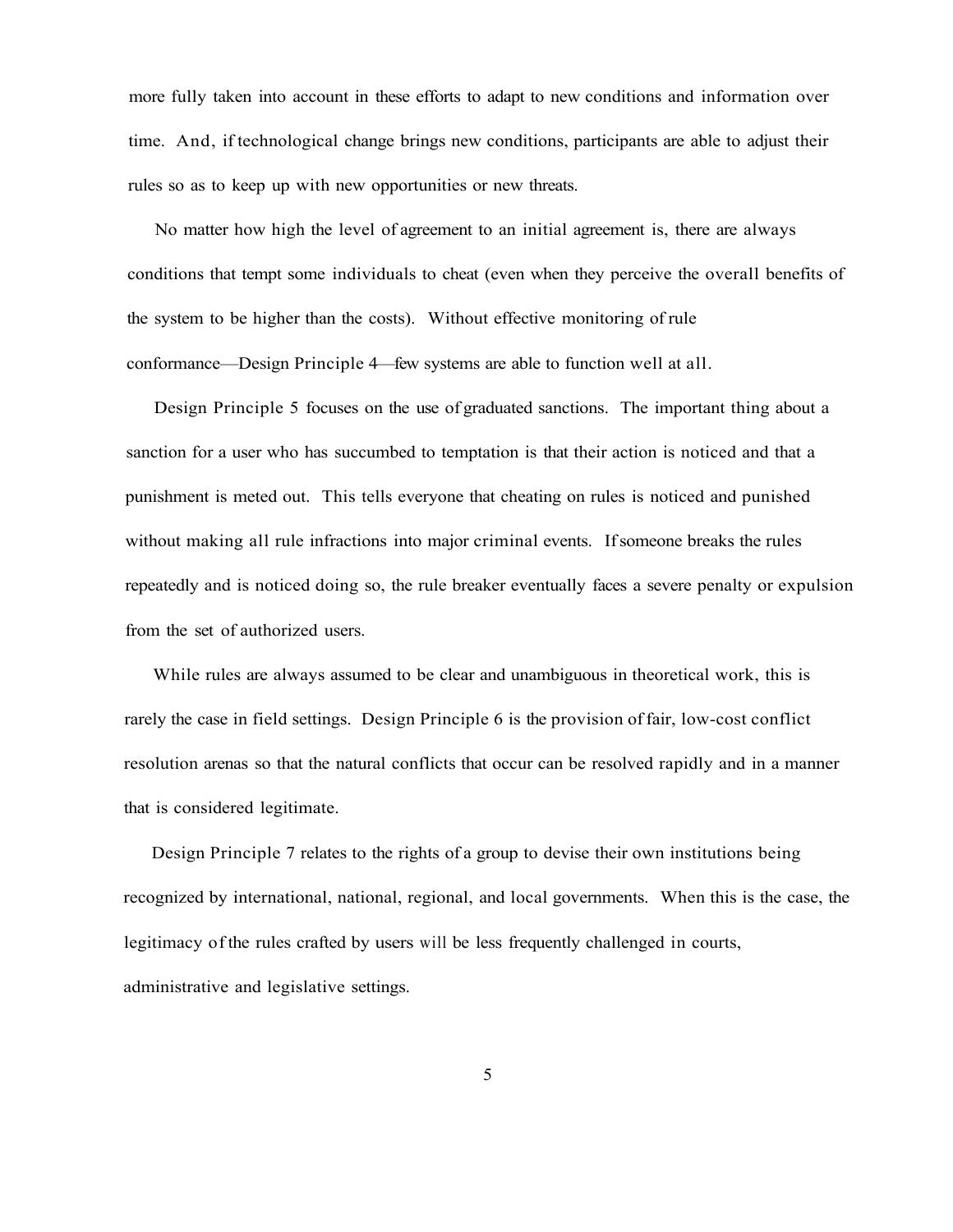In larger resources with many participants, Design Principle 8 stresses the need for nested enterprises that range in size from small to large that enable participants to solve diverse problems involving different scale economies. By utilizing base institutions that are quite small, face-to-face communication can be utilized for solving many of the day-to-day problems in smaller groups. By nesting each level of organization in a larger level, externalities from one group to others can be addressed in larger organizational settings that have a legitimate role to play in relationship to the smaller entities. The last principle is particularly important for governing global commons.

Elinor Ostrom

Word Count  $= 1631$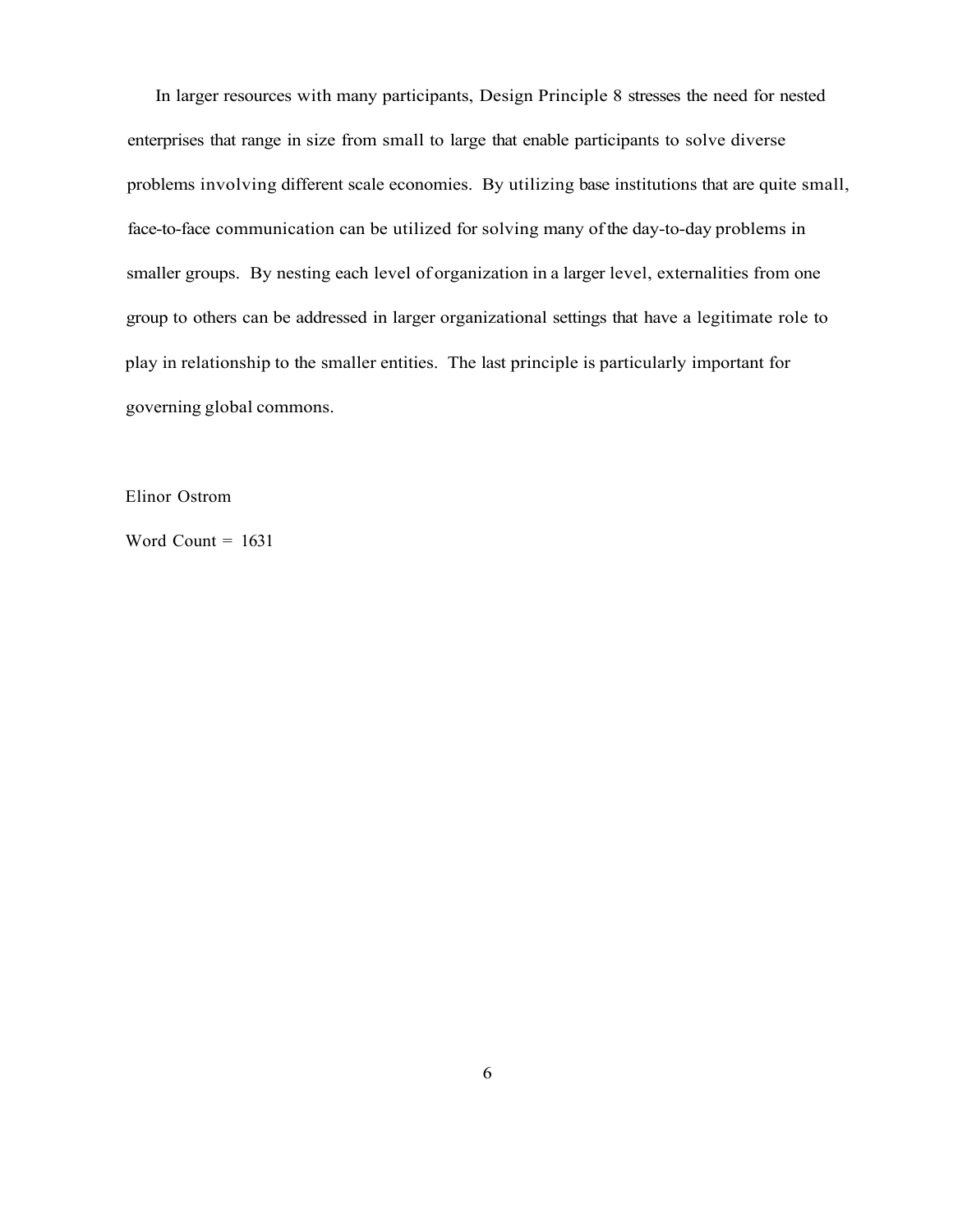## Bibliography

Blomqvist, A. Food and Fashion. Water Management and Collective Action among Irrigation Farmers and Textile Industrialists in South India. Linkoping, Sweden: The Institute of Tenia Research, Department of Water and Environmental Studies, 1996.

Bromley, D. W., D. Feeny, M. McKean, P. Peters, J. Gilles, R. Oakerson, C. F. Runge, and J. Thomson, eds. Making the Commons Work: Theory. Practice, and Policy. San Francisco: Institute for Contemporary Studies Press, 1992.

Feeny, D., F. Berkes, B. J. McCay, and J. M. Acheson. "The Tragedy of the Commons: Twenty-Two Years Later." Human Ecology 18 (1990): 1-19.

Hardin, G. "The Tragedy of the Commons." Science 162 (1968): 1243-1248.

Keohane, R. O., and E. Ostrom, eds. Local Commons and Global Interdependence: Heterogeneity and Cooperation in Two Domains. London: Sage, 1995.

Lam, W. F. Institutions. Engineering Infrastructure, and Performance in the Governance and Management of Irrigation Systems: The Case of Nepal. San Francisco: Institute for Contemporary Studies Press, forthcoming.